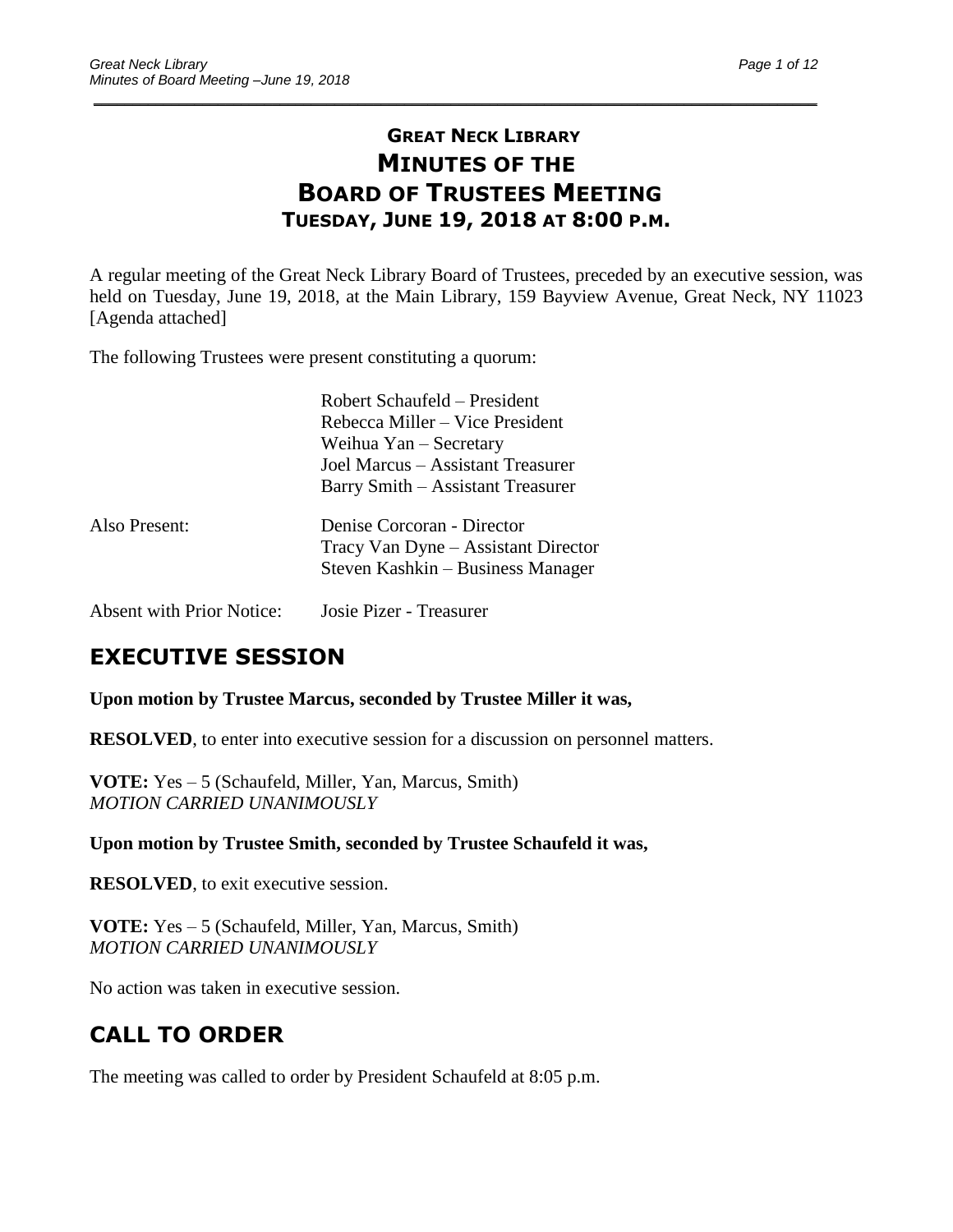# **MINUTES**

#### **Regular Board Meeting**

**Upon motion by Trustee Yan, seconded by Trustee Smith and after discussion, it was,**

**MOVED,** that the Great Neck Library Board of Trustees approve the Minutes of the May 14, 2018 Regular Board meeting as presented.

**VOTE:** Yes – 5 (Schaufeld, Miller, Yan, Marcus, Smith) *MOTION CARRIED UNANIMOUSLY*

# **APPOINTMENT TO THE BOARD OF TRUSTEES**

**Upon motion by Trustee Miller, seconded by Trustee Marcus and after discussion, it was,**

RESOLVED, that the Great Neck Library Board appoint Chelsea Sassouni to the Board of Trustees to complete the balance of Francine Ferrante Krupski's term which will expire January 2019.

**VOTE:** Yes – 5 (Schaufeld, Miller, Yan, Marcus, Smith) *MOTION CARRIED UNANIMOUSLY*

# **PRESENTATION OF COMMUNITY SERVICE AWARDS FOR LEVELS**

Adam Hinz, Youth Services Coordinator, presented Community Service Awards to Julian Malater, Kevin Want and Jamie Fleshel for their outstanding volunteer efforts in Levels. Julian taught a six week intro to Java course to ten year olds. Kevin served as teaching assistant to the Java course. Jamie helped immensely in the Homework Helpers programs by being readily available to assist kids.

Mr. Hinz thanked the Board and library administration for supporting these programs. Denise Corcoran, Director, thanked the parents of the award recipients for allowing their children to volunteer.

# **TREASURER'S REPORT**

#### **Upon motion by Trustee Smith, seconded by Trustee Marcus and after discussion, it was,**

**RESOLVED,** that the Great Neck Library Board of Trustees accept the following financial reports which have been reviewed by the Finance Committee:

- May 31, 2018, Treasurer's Report;
- Warrant dated June 4 through June 10, 2018 which has been reviewed by the Treasurer, the sums set against their respective names, amounting in the aggregate to \$136,897.89.
- Payroll Warrants for pay dates May 10 and May 24, 2018, which have been reviewed by the President on behalf of the Treasurer, (in the amounts of \$158,063.03 and \$149,494.12, respectively,) for a total of \$307,557.15.

**VOTE:** Yes – 6 (Schaufeld, Miller, Yan, Marcus, Smith, Sassouni) *MOTION CARRIED UNANIMOUSLY*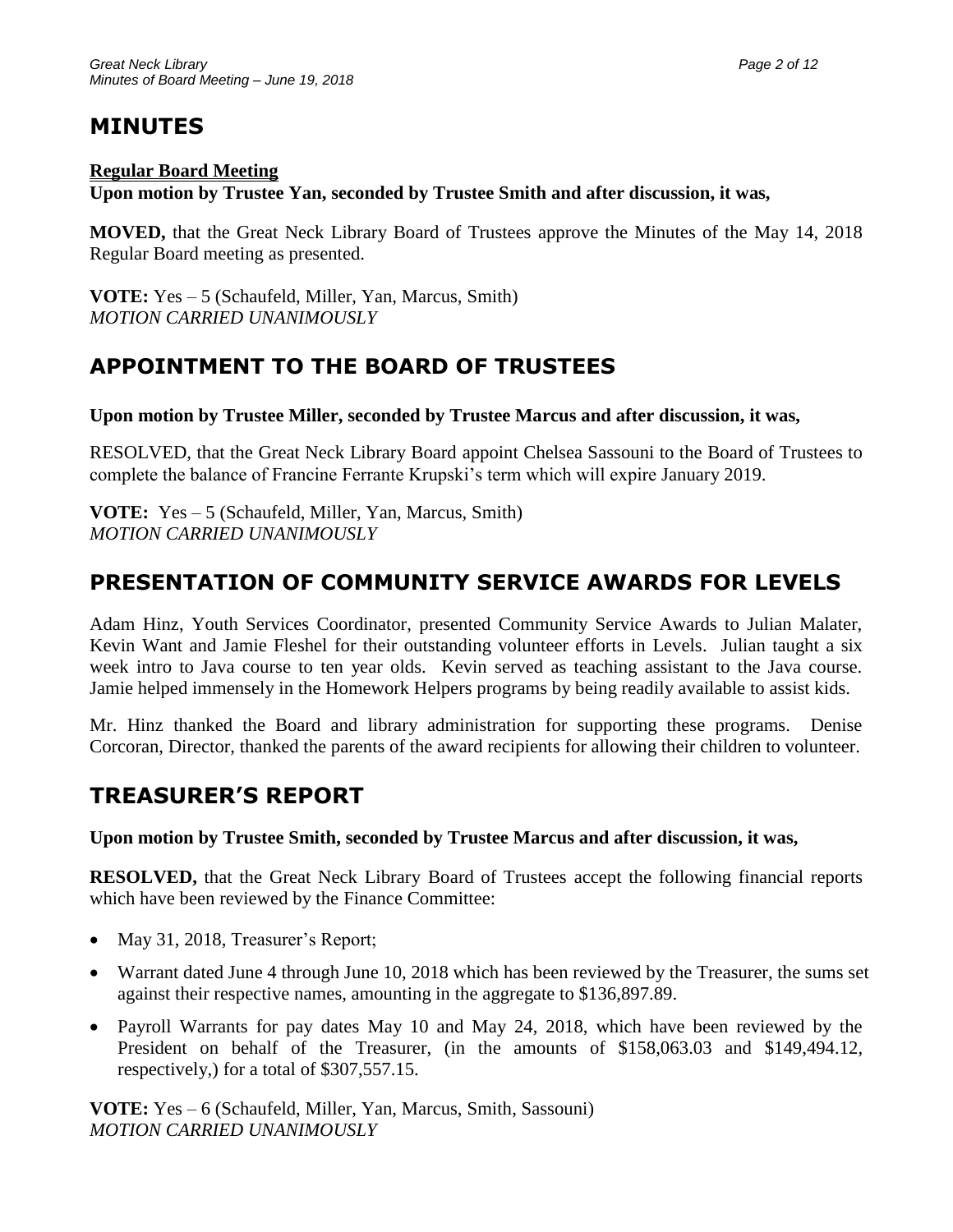# **PAYROLL CHANGES**

#### **Upon motion by Trustee Smith, seconded by Trustee Marcus and after discussion, it was,**

**MOVED,** that the Great Neck Library Board of Trustees accept the Payroll Change report of May 1 through May 30, 2018 as presented, which has been reviewed by the Finance Committee.

After discussion, the motion was amended. **Upon motion by Trustee Smith, seconded by Trustee Marcus, and after discussion, it was,**

**RESOLVED,** that the Great Neck Library Board of Trustees accept the Payroll Change report of May 1 through May 31, 2018 as presented, which has been reviewed by the Finance Committee.

**VOTE:** Yes – 6 (Schaufeld, Miller, Yan, Marcus, Smith, Sassouni) *MOTION CARRIED UNANIMOUSLY*

# **REPORTS**

### **Branch Committee**

President Schaufeld reported that the committee has recommended renovation plans for Parkville which will be voted on at this Board meeting. At its next meeting a presentation will be made on the revised plans for Station.

#### **Main Building Committee**

Vice President Rebecca Miller reported that there is a lot of progress regarding landscaping including a couple of items on tonight's agenda. The committee's next meeting is scheduled for July 9<sup>th</sup>.

### **Policy and By Laws Committee**

Trustee Marcus reported that the committee met on June  $7<sup>th</sup>$  and that there are several policy items on tonight's agenda.

### **Fundraising Committee**

Trustee Yan reported that the committee will be meeting on June  $28<sup>th</sup>$ . He hopes that they will continue to explore initiatives previously discussed. Trustee Yan added that he reached out to Rebecca Gilliar of the Friends of the Great Neck Library group but has not yet spoken to her.

#### **Long Range Planning Committee**

Trustee Marcus reported the committee met in May. He stated that the committee is currently working on the library's mission statement.

### **Grants**

Director Denise Corcoran reported that additional paperwork was submitted for the STEM grant. She added that just today she received an email from DASNY so hopefully more information on the status of the RFID will be available soon.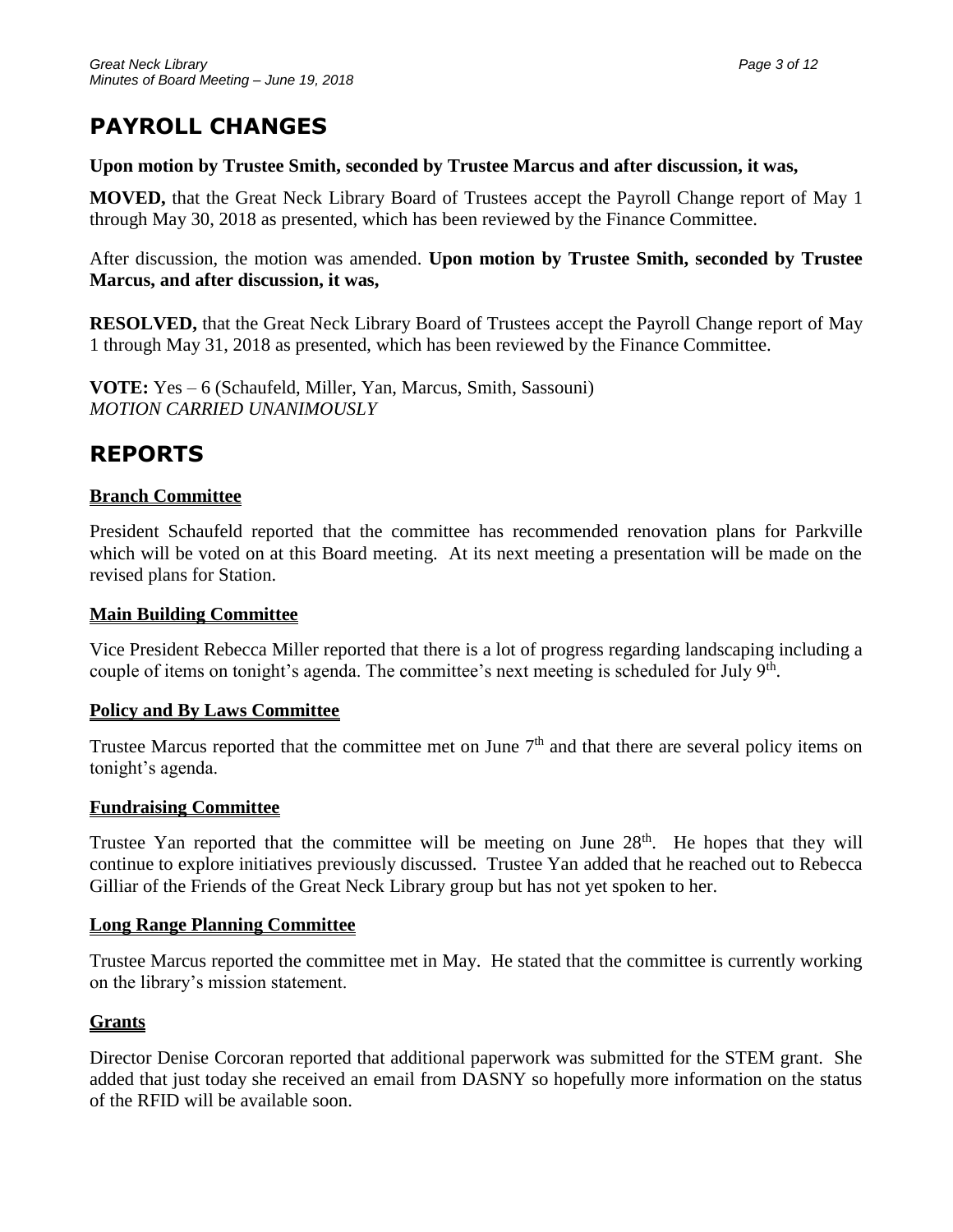#### **Director's Report**

Director Denise Corcoran announced that the process of how books are ordered has changed. She stated that book selections are being made to represent the entire community and that shelves will soon be filling with new material. Ms. Corcoran said that staff has been working on programming and shared that a program added on 3D printing for Jr. Levels filled up in a matter of two minutes. She added that they are thinking ahead and are already planning next year's programs for Women's History and Black History months as well as others. Ms. Corcoran reported that the RFID and sorters are working and being used by patrons and staff. She concluded that staff training has increased to better serve our patrons.

Trustee Smith commended Ms. Corcoran and staff on the changes being made to the book collection that reflect the demographics of the Great Neck community.

Text of Denise Corcoran's, Director, written report dated June 2018 below:

#### **ADMINISTRATION**

- Changes have been instituted to our book purchasing procedures after evaluation. Librarians in the Children's Department have been trained to make selections and create order carts with our book vendors Baker & Taylor and Ingram. Arifa Shuja, Technical Services Librarian worked to train staff. All of our Librarians in the Children's Department have been assigned sections and all have book selection responsibilities. The Librarians have embraced the changes. Our patrons will soon see new books filling the shelves.
- Changes have been made to the Non-fiction collection in the Children's room. Staff is working to ensure that selections from all Dewey numbers are available for browsing and borrowing.
- Levels will now have a circulating collection. Jamie LaGasse met with teens in Levels to discuss their requests for the collection. Courtney Greenblatt worked together with Jamie to make selections.
- In addition to Summer Reading for Children and Teens, we are adding Summer Reading for Adults.
- Progress was made during a telephone conference with Innovative and Bibliotheca to resolve problematic sort criteria rules for the sorter. Tracy, Garry, and I worked with the two groups during the conference. Testing was done to identify specific rules. We have another telephone conference planned with Bibliotheca on Monday, June 18<sup>th</sup> to review criteria rules.
- Two-factor authentication is now in use. Additional measures are being explored to ensure the security of our network system.
- Docuware migration is still in process.
- Our 3D printers have arrived! Our first 3D Printing program is planned for Jr. Levels. The program covers the basics of 3D printing and design. It is a 3 session series on 7/5, 7/12, and 7/19.

#### Staff Longevity Milestones

I would like to recognize and congratulate our staff for reaching the following longevity milestones:

 $\star$  Charles Wohlgemuth- 5 years in June

#### Community Outreach and Collaboration

- Friday, May 11<sup>th</sup>-Senator Phillips' Library Worker Appreciation Ceremony Jonathan Aubrey who was a Great Neck native and librarian was honored posthumously for his work at the Great Neck Library. I attended the ceremony with Tracy Van Dyne and David Aubrey, who accepted the award.
- Sunday, June  $10<sup>th</sup>$ -Great Neck Street Festival Along with Adam Hinz and Jamie LaGasse, I spoke with community members and gave information about programs and library events. The feedback was very positive. Many community members expressed support of the library.
- Wednesday, June 13<sup>th</sup>- Great Neck Historical Society Annual Meeting I attended the meeting with Robert Schaufeld. Discussion items included: preservation of the Stepping Stones Lighthouse, preservation of the Grist Mill, Heritage Recognition Plaques for historic sites, and collaboration with the Great Neck Library for a book talk event concerning a new book about F. Scott Fitzgerald.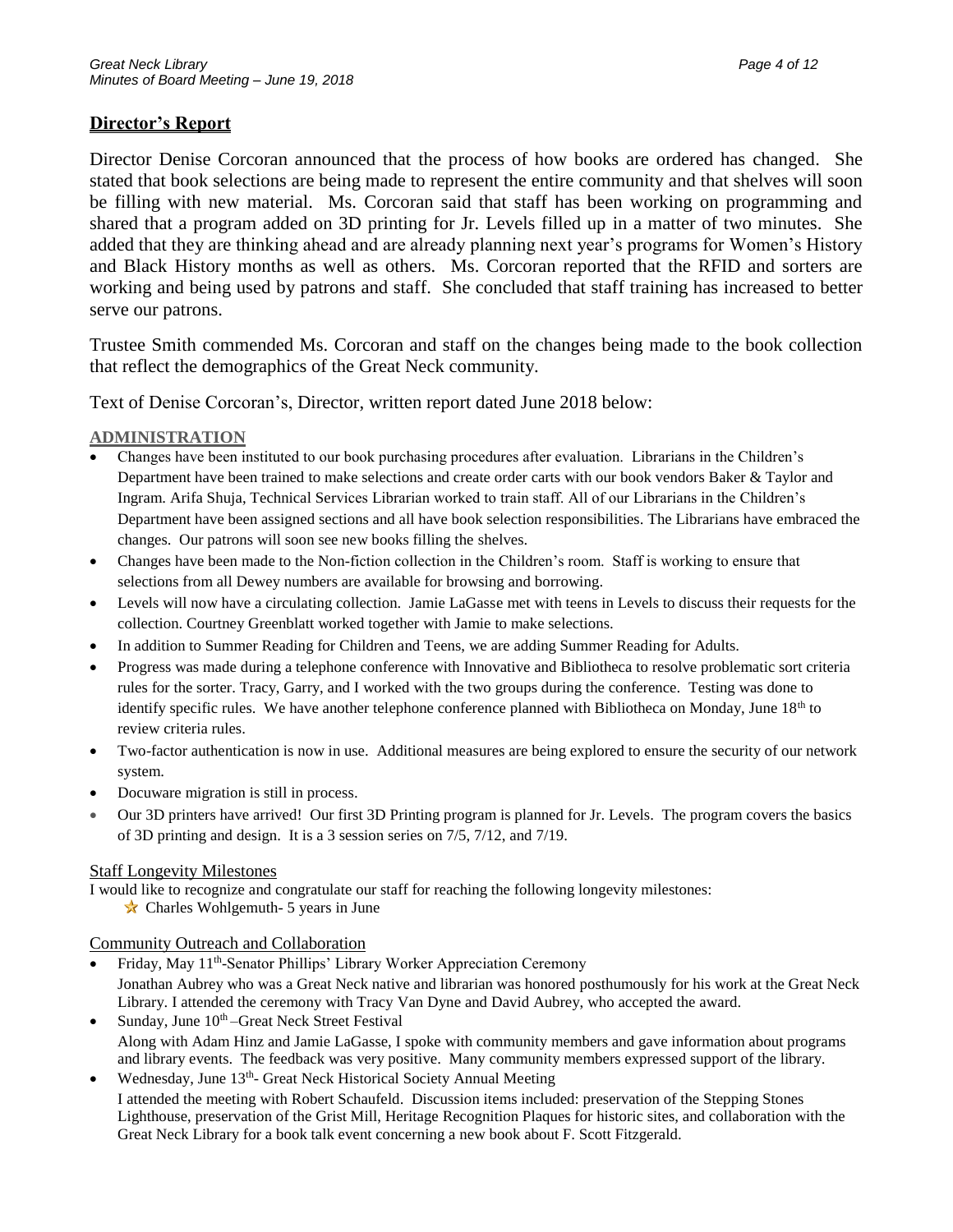• Thursday, June14th-Meeting with Great Neck Park District

Jason Marra, Superintendent of Great Neck Park District, and Manny Falzon, Recreation Programmer, met with Donna Litke, Pam Levin and I to discuss programming. For the fall, we will work to schedule concerts and movies at times that do not conflict. We will also work to ensure that we do not duplicate programs on the same day. Plans have been made to continue working together and a tentative meeting in October has been arranged.

#### Library Programs Attended

Levels production of "Clue, the Musical" on Friday, June 1st 8:00 pm. Congratulations to the cast, crew and staff for a wonderful production!

#### Staff Trainings and Workshops

| Long Island Library Conference                                          | May 3rd                      | Jamie Lagasse                                                                                                                               | Levels                                   |
|-------------------------------------------------------------------------|------------------------------|---------------------------------------------------------------------------------------------------------------------------------------------|------------------------------------------|
| Databases Roundtable at NLS                                             | May $8th$                    | Irina Zaionts                                                                                                                               | Reference Dept.                          |
| <b>Business Information: 2018</b>                                       | May $10^{th}$                | Margery Chodosch, Lisa Crandall                                                                                                             | Reference Dept.                          |
| Suicide Prevention Training, Well Life<br><b>Network</b>                | May 18th                     | Denise Corcoran, Adam Hinz,<br>Jamie Lagasse, Barry Weil,<br>Courtney Greenblatt, Jonelle<br>Robinson, Mike Meehan                          | Administration / Young<br>Adult / Levels |
| <b>Libraries Transforming Communities</b>                               | May $23^{\text{rd}}$         | Donna Litke                                                                                                                                 | Programming                              |
| Cooking Up Library Programs that<br>Teens and Tweens will Love - Nassau | May $23^{\text{rd}}$         | <b>Courtney Greenblatt</b>                                                                                                                  | Young Adult                              |
| New Voices in Mystery Webinar                                           | May 25th                     | Barbara Buckley                                                                                                                             | Reference                                |
| Bibliotheca Training                                                    | June $5th$                   | Denise Corcoran, Tracy Van Dyne,<br>Justin Crossfox, Alana Mutum,<br>Irene Winkler.                                                         | Administration / Branch<br>Heads         |
| <b>Ingram Book Ordering</b><br>(trained by Arifa Shuja)                 | $June -$<br>various<br>dates | Jacqueline Quinn, Lisa Stowe,<br>Judy Axler, Justin Crossfox, Alana<br>Mutum, Irene Winkler, Sandra<br>Garrison, Gabriel Kane, Judy<br>Snow | Children's Dept.                         |

#### **MAIN LIBRARY**

- We continue to work to resolve HVAC-punch list items.
- The Bookroom project is in progress.

#### **BRANCHES**

- We are working with MDA Designgroup Architects & Planners on our Parkville and Station space planning projects. The Design Documents for Parkville have been submitted to the Great Neck School District Board of Education for approval. If approved, we can move to the next phase of preparing documents to submit to the NYSED.
- Lakeville now has a collection of Persian books to meet the needs of our patrons.
- The Parkville Public Assembly Permit is pending.

#### **Assistant Director's Report**

Assistant Director Tracy Van Dyne announced that books are being ordered in large quantities. She shared that a Levels collection of books is being added with the assistance of Jamie Lagasse, Director of Levels. Ms. Van Dyne stated that a Persian book collection has been added to the Lakeville Branch and that a Chinese book collection has been added to the Station Branch. She encouraged everyone to place their votes for the Best Dressed Giraffe, a contest held by the Children's Department based on the Summer Reading Club theme: Libraries Rock.

Text of Tracy Van Dyne's, Assistant Director, written report dated June 2018 below: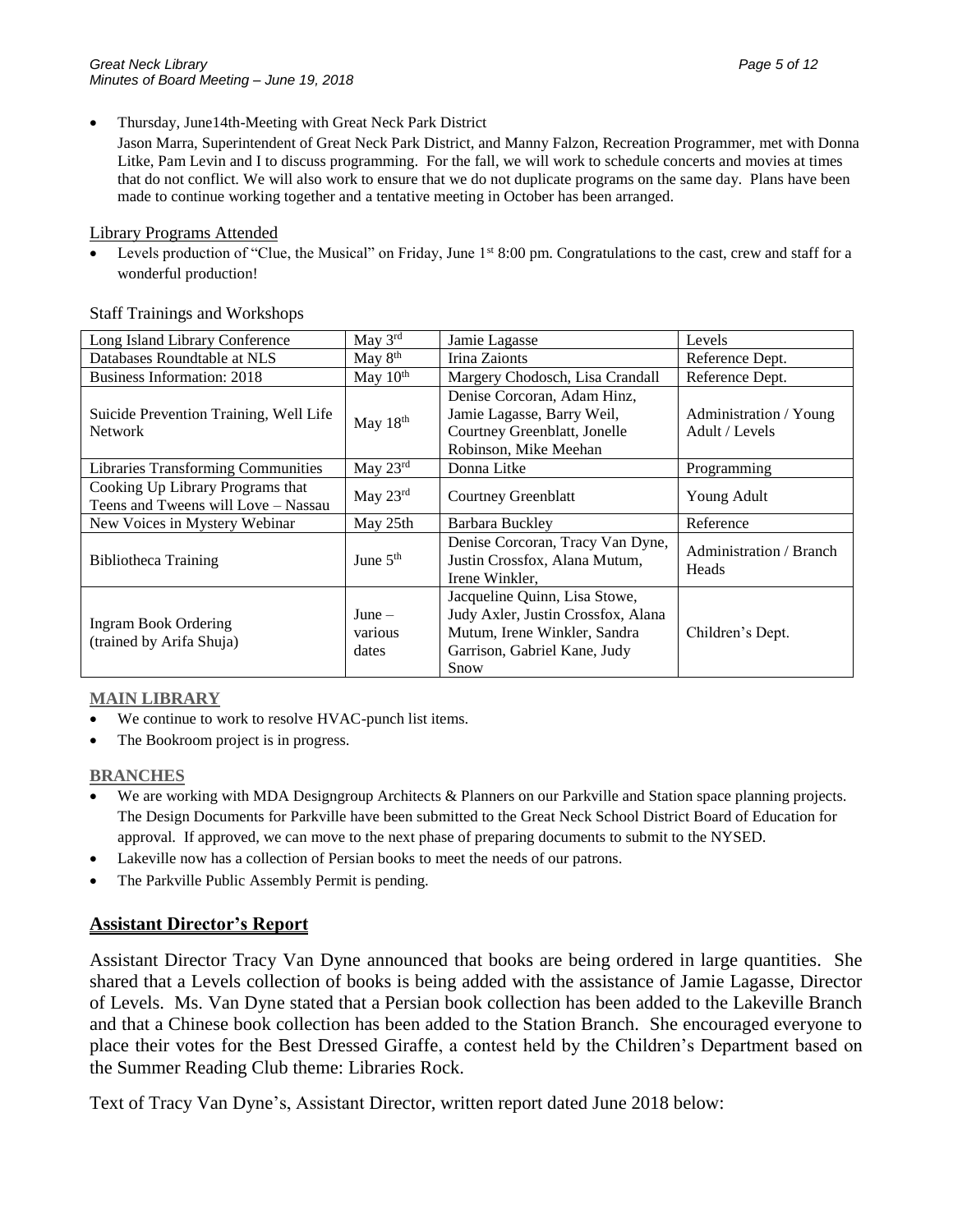#### **MAIN:**

- On a daily basis I have been submitting collection orders that each department requests as well as uploading the order records. I am also going through each deletion request. I have requested that many of the items be reordered if they are considered to be in unacceptable shape but are frequently used by the community. Items considered for deletion are those that are beyond repair, have unidentifiable markings or stains or are obsolete in their information.
- A vast majority of the travel books have been updated and all older versions have been sent to the Technical Services Department to prepare for a future book sale. A list will be furnished beforehand.
- Staff is working on updating our exam books as well so patrons will see many new updated items on the shelves soon.
- For the month of May, the Technical Services department has completed uploading over 5000 records for our new movie steaming service, Kanopy. Kanopy is currently available to our patrons for use.
- Our patrons can look forward to many new additions in our Children's collection at Main and the branches! The Children's Department has been trained in the use of Baker & Taylor and Ingram to order for the Children book collections. Beginning in our new fiscal year (July 2018), each librarian will be paired up with a collection in which they will become acquainted and will order for.
- Levels Manager, Jamie LaGasse and YA Librarian, Courtney Greenblatt are working together to form a small book collection that will be housed in the Levels department. This will allow teens the opportunity to check out items after library hours.
- The policy for the introduction of virtual museum passes has been brought to the Policy Committee and will have its final read at the BoT meeting on June 19, 2018. Once this final read is approved, we can begin the process of converting over our passes to virtual. We are excited about the prospect of the virtual passes as it will allow more patrons have use of this wonderful service.
- I will be working with Children's Librarian, Christian Marra, on Harry Potter Fest to be held on June 18, 2018 at the Main building. Being a Children's/Teen Librarian and a Potterhead I am looking forward to this program.

#### **BRANCHES:**

- Each Branch has been working on revamping their collections to make them more accessible to our patrons. Some collections have been shifted and many have new items ordered for them.
- The Branch Heads have begun setting up monthly staff meetings to ensure that everyone is kept up-to-date on what is going on at the Library as a whole.
- We continue to work with MDA Designgroup, our space planner for the Parkville and Station branches.
- The architectural drawings for the Parkville Certificate of Occupancy have been sent in to the town. The inspector is coming on June 14<sup>th</sup> to reinspect the building. We are hoping that this will be our final approval.
- The Branch Heads and Department Managers have planned some exciting summer programs for our patrons. I would like to thank everyone who contributed as I know that amount of meetings and time it took to complete this. The Branch Head and program staff have already scheduled meetings to begin working on our Fall newsletter.
- All buildings are participating in our *Best Dressed Giraffe Contest* to kick off the Children's Summer Reading Club this year. Be sure to vote for your favorite best dressed giraffe!
- The Branch Heads have scheduled training with our Business Manager to be retrained on our scheduling software at the end of the month.
- The Branch Heads have worked with Arifa Shuja on training for Ingram to begin ordering for our branches. Patrons can look forward to many new items at their local branch!
- The Branch Committee is working with Elisabeth Martin from MDA Designgroup to obtain quotes for new furniture for the Lakeville branch. We are looking to replace the tables, chairs, computer chairs, Circulation desk chairs and to add some additional storage seating in the Children's area as well as repaint the walls.

# **OLD BUSINESS**

# **(a) Motion to Take from the Table Sale of Oudated Travel, Stamp Books and Encyclopedias**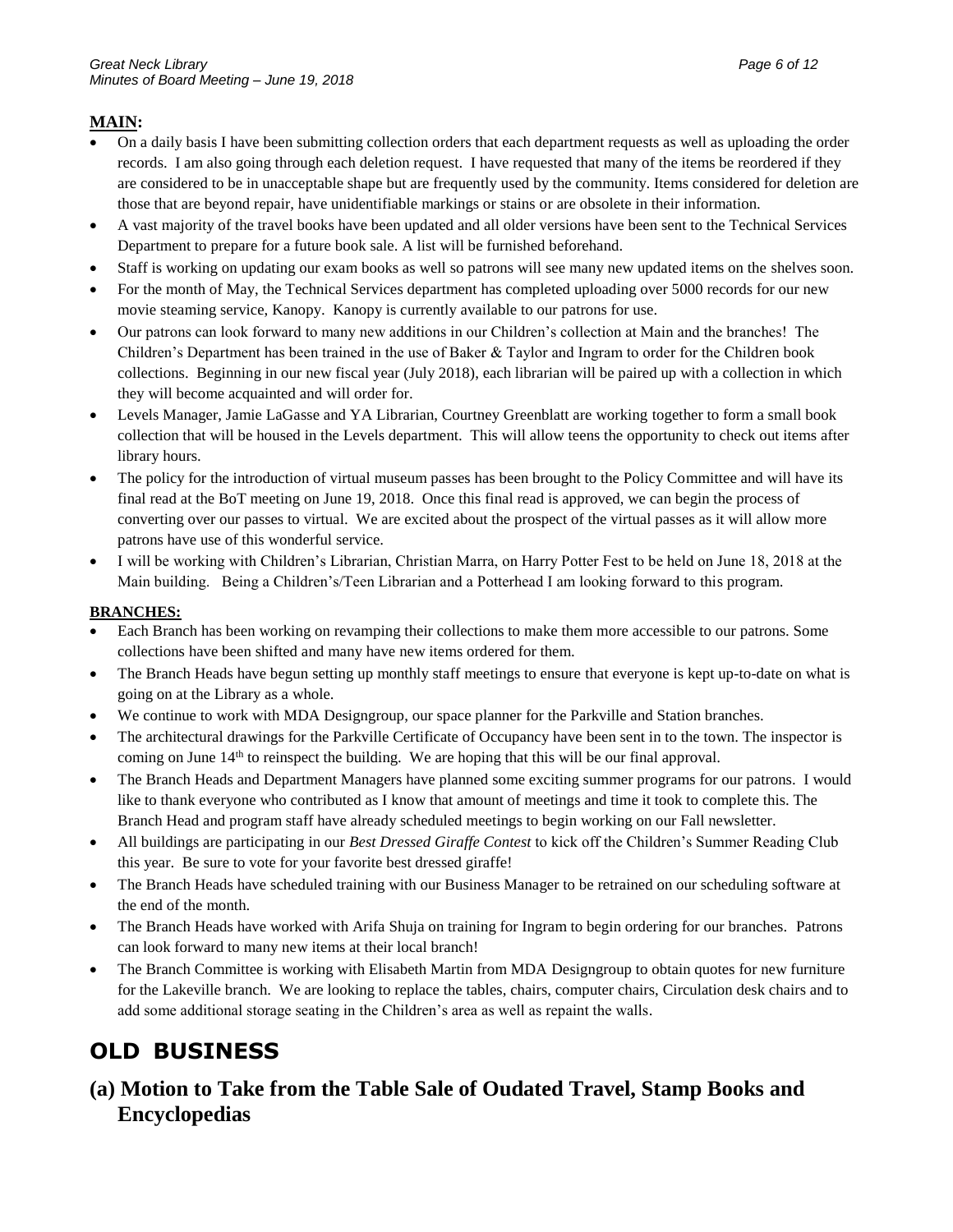### **Upon motion by Trustee Miller, seconded by Trustee Smith and after discussion, it was,**

RESOLVED, that the Great Neck Library Board take from the table the motion relating to the sale of outdated Travel, Stamp Books and Encyclopedias.

**VOTE:** Yes – 6 (Schaufeld, Miller, Yan, Marcus, Smith, Sassouni) *MOTION CARRIED UNANIMOUSLY*

# **(b) Approval of Sale of Outdated Travel, Stamp Books and Encyclopedias**

## **Upon motion by Trustee Marcus, seconded by Trustee Yan and after discussion, it was,**

RESOLVED, that the Great Neck Library Board authorize the sale of outdated Travel, Stamp Books and Encyclopedias.

**VOTE:** Yes – 6 (Schaufeld, Miller, Yan, Marcus, Smith, Sassouni) *MOTION CARRIED UNANIMOUSLY*

## **(c) Policy Manual Changes**

a. Revise Section 200-40/Board Committees – Third Read & Vote

## **Upon motion by Trustee Yan, seconded by Trustee Miller and after discussion, it was,**

RESOLVED, that the Great Neck Library Board accept the changes to Section 200-40 (Board Committee) and that it be incorporated in the Board Policy Manual accordingly. [copy attached]

**VOTE:** Yes – 6 (Schaufeld, Miller, Yan, Marcus, Smith, Sassouni) *MOTION CARRIED UNANIMOUSLY*

b. Revise Section 400-20/Bank Accounts – Third Read & Vote

## **Upon motion by Trustee Sassouni, seconded by Trustee Yan and after discussion, it was,**

RESOLVED, that the Great Neck Library Board accept the changes to Section 400-20 (Bank Accounts) and that it be incorporated in the Board Policy Manual accordingly. [copy attached]

**VOTE:** Yes – 6 (Schaufeld, Miller, Yan, Marcus, Smith, Sassouni) *MOTION CARRIED UNANIMOUSLY*

c. Revise Section 700-40/Loan Periods and Limitations – Third Read & Vote

## **Upon motion by Trustee Marcus, seconded by Trustee Miller and after discussion, it was,**

RESOLVED, that the Great Neck Library Board accept the changes to Section 700-40 (Loan Periods and Limitations) and that it be incorporated in the Board Policy Manual accordingly. [copy attached]

**VOTE:** Yes – 6 (Schaufeld, Miller, Yan, Marcus, Smith, Sassouni) *MOTION CARRIED UNANIMOUSLY*

d. New Section 400-58/Capital Asset Policy – Third Read & Vote

### **Upon motion by Trustee Smith, seconded by Trustee Yan and after discussion, it was,**

RESOLVED, that the Great Neck Library Board accept the changes to Section 400-58 (Capital Asset Policy) and that it be incorporated in the Board Policy Manual accordingly. [copy attached]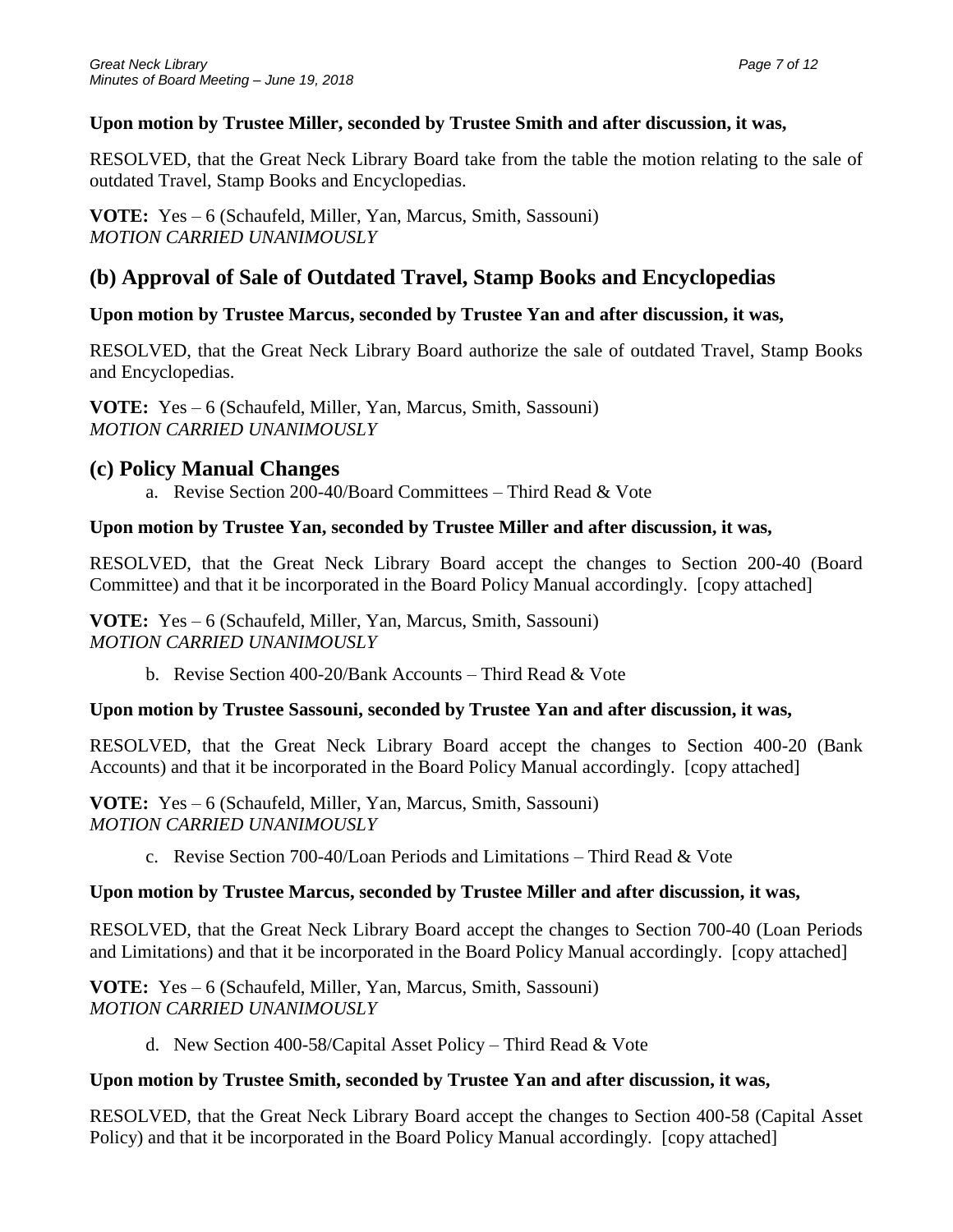**VOTE:** Yes – 6 (Schaufeld, Miller, Yan, Marcus, Smith, Sassouni) *MOTION CARRIED UNANIMOUSLY*

e. New Section 500-76/Unaccompanied Adults in Children's Area – Third Read & Vote

#### **Upon motion by Trustee Sassouni, seconded by Trustee Yan and after discussion, it was,**

RESOLVED, that the Great Neck Library Board accept the changes to Section 500-76 (Unaccompanied Adults in Children's Area) and that it be incorporated in the Board Policy Manual accordingly. [copy attached]

**VOTE:** Yes – 6 (Schaufeld, Miller, Yan, Marcus, Smith, Sassouni) *MOTION CARRIED UNANIMOUSLY*

# **NEW BUSINESS**

### **(a) Policy Manual Changes**

- a. Revise Section 1200/Gifts First Read
- b. Revise Section 200-50/Committees of the Board First Read

*Board Comment: Revise Section 200-50/Committees of the Board – First Read was TABLED for a rewrite.*

## **(b) Group Dental Insurance**

#### **Upon motion by Trustee Marcus, seconded by Trustee Miller and after discussion, it was,**

RESOLVED, that the Great Neck Library Board authorize the cancellation of the Delta Dental Plan effective June 30, 2018 and the acceptance of the dental plan offered by Met Life for a period of one year, effective July 1, 2018.

**VOTE:** Yes – 6 (Schaufeld, Miller, Yan, Marcus, Smith, Sassouni) *MOTION CARRIED UNANIMOUSLY*

## **(c) Amend Additional Monies Resolution for Web Maintenance**

#### **Upon motion by Trustee Smith, seconded by Trustee Miller and after discussion, it was,**

RESOLVED, that the Great Neck Library Board approve a revision to the resolution dated January 16, 2018 for the annual stipend from \$5,000.00 to \$15,000.00 for Cindy Simeti for the purpose of web site design and maintenance for a period of six months, effective July 1, 2018. A memorandum of agreement is to be executed to memorialize such agreement pending review by counsel.

**VOTE:** Yes – 6 (Schaufeld, Miller, Yan, Marcus, Smith, Sassouni) *MOTION CARRIED UNANIMOUSLY*

# **(d) Approve Additional Monies for Interim Circulation Manager**

**Upon motion by Trustee Yan, seconded by Trustee Miller and after discussion, it was,**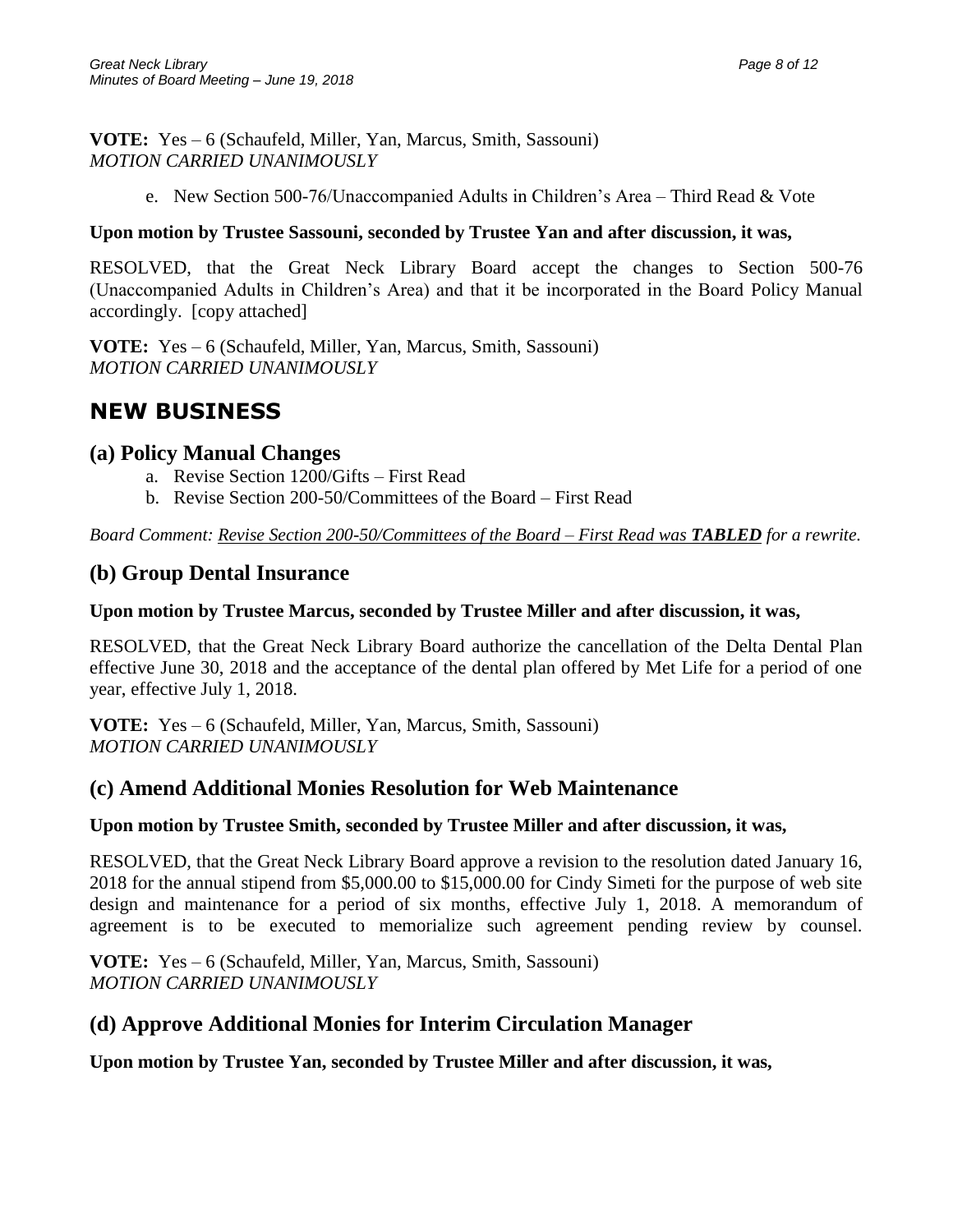RESOLVED, that the Great Neck Library Board of Trustees approve an annual stipend of \$10,000.00 for Nicholas Camastro as Interim Circulation Manager effective June 20, 2018. A memorandum of agreement is to be executed to memorialize such agreement.

**VOTE:** Yes – 6 (Schaufeld, Miller, Yan, Marcus, Smith, Sassouni) *MOTION CARRIED UNANIMOUSLY*

# **(e) 2018 Year End Budget Transfers**

## **Upon motion by Trustee Miller, seconded by Trustee Yan and after discussion, it was,**

RESOLVED, that the Great Neck Library Board of Trustees authorize the year-end line-item changes to the 2018 Operating Budget as detailed in the 2018 Budget Transfer Worksheet, a copy of which is to be appended to the minutes of the meeting, as well as to the copies of the 2018 Budget maintained on file for the public at all branches.

**VOTE:** Yes – 6 (Schaufeld, Miller, Yan, Marcus, Smith, Sassouni) *MOTION CARRIED UNANIMOUSLY*

# **(f) 2018 Engagement Letter for Auditor**

### **Upon motion by Trustee Smith, seconded by Trustee Marcus and after discussion, it was,**

RESOLVED, that the Great Neck Library Board of Trustees authorize the President to execute the letter of engagement with R.S. Abrams & Co., LLP, as dated May 17, 2018, for the performance of an audit of the Library's financial statements, as well as preparation of the Library's Federal Form 990, for the fiscal year ended June 30, 2018 at a cost not to exceed \$15,000 to be charged to the Audit Fees expense line in the General Fund.

**VOTE:** Yes – 6 (Schaufeld, Miller, Yan, Marcus, Smith, Sassouni) *MOTION CARRIED UNANIMOUSLY*

# **(g) Renewal of Central Alarm and Monitoring Maintenance Fees**

## **Upon motion by Trustee Yan, seconded by Trustee Marcus and after discussion, it was,**

RESOLVED, that the Great Neck Library Board of Trustees approve the maintenance contract from A+ Technology and Security for the Central Alarm and Monitoring Installation in the amount of \$650.00 per year for the Main Building; such funds to be taken from the Main Building and Special Services Fund. Contract pending Legal Review.

**VOTE:** Yes – 6 (Schaufeld, Miller, Yan, Marcus, Smith, Sassouni) *MOTION CARRIED UNANIMOUSLY*

# **(h) Renewal of Maintenance Contract for Surveillance at the Main Library**

## **Upon motion by Trustee Marcus, seconded by Trustee Yan and after discussion, it was,**

RESOLVED, that the Great Neck Library Board of Trustees approve the annual maintenance and support contract from A+ Technology and Security for the surveillance system at the Main Library in the amount of \$3,789.00 per year; such funds to be taken from the Main Building and Special Services Fund. Contract pending Legal Review.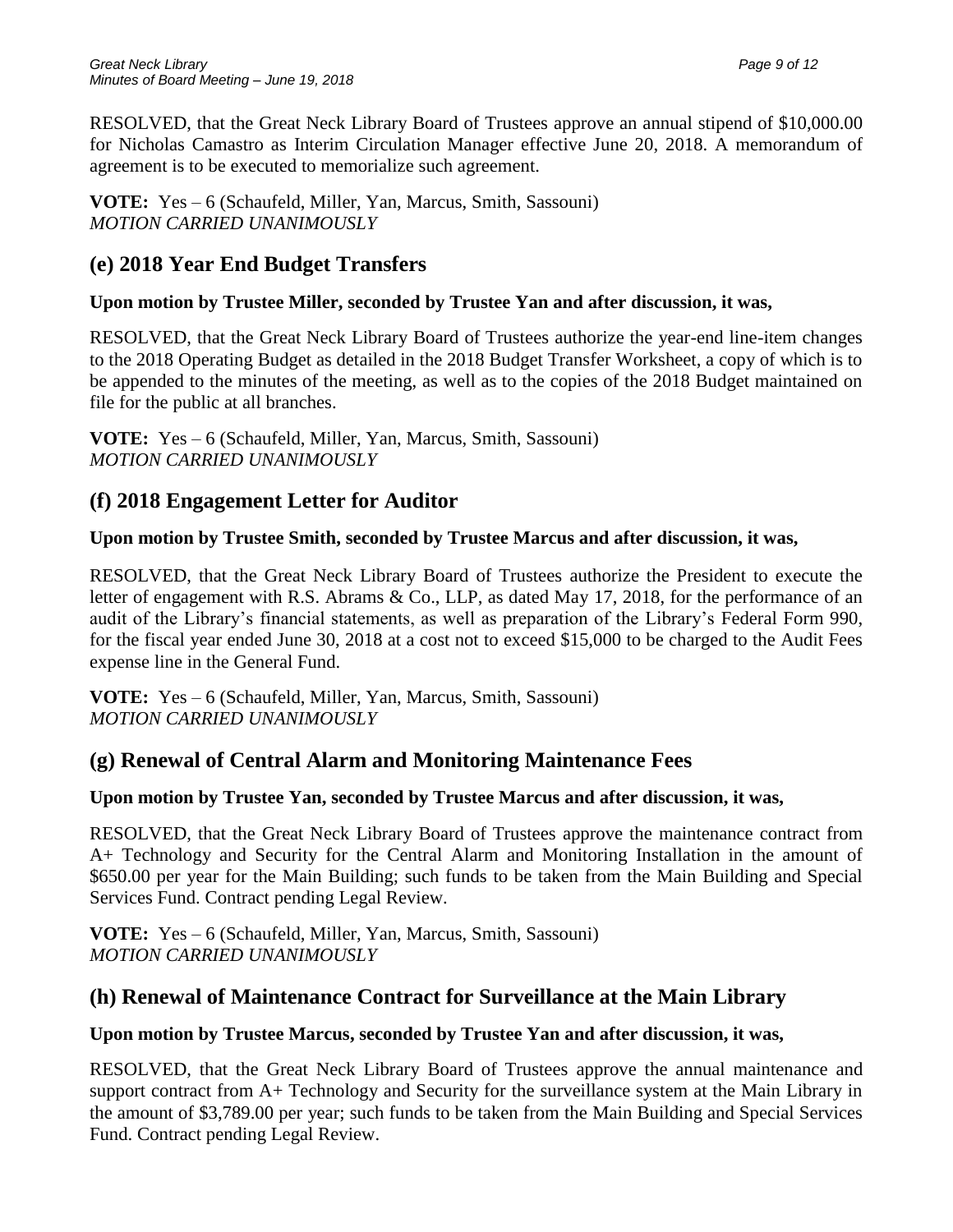**VOTE:** Yes – 6 (Schaufeld, Miller, Yan, Marcus, Smith, Sassouni) *MOTION CARRIED UNANIMOUSLY*

# **(i) Approval of Website Hosting Provider**

### **Upon motion by Trustee Miller, seconded by Trustee Sassouni and after discussion, it was,**

RESOLVED, that the Great Neck Library Board of Trustees approve a contract with Swiss Commerce to provide website hosting services in the amount of \$299.00 per month; such funds to be taken from the Computer/Network Consultant Expense Line in the General Fund. Contract pending Legal Review.

**VOTE:** Yes – 6 (Schaufeld, Miller, Yan, Marcus, Smith, Sassouni) *MOTION CARRIED UNANIMOUSLY*

## **(j) Proceed with RFP for Website Redesign and Maintenance**

### **Upon motion by Trustee Marcus, seconded by Trustee Miller and after discussion, it was,**

RESOLVED, that the Great Neck Library Board of Trustees proceed with a Request for Proposal (RFP) for the website redesign and maintenance.

**VOTE:** Yes – 6 (Schaufeld, Miller, Yan, Marcus, Smith, Sassouni) *MOTION CARRIED UNANIMOUSLY*

## **(k) Acceptance of Security Company**

### **Upon motion by Trustee Yan, seconded by Trustee Marcus and after discussion, it was,**

RESOLVED, that the Great Neck Library Board of Trustees renew the contract with Security USA at the rate of \$22.00 per hour for security at the Main Library for a total of 14 hours per week on Friday and Saturday evenings; such funds to be taken from Service Contracts expense line in the General Fund. Contract pending Legal Review.

**VOTE:** Yes – 6 (Schaufeld, Miller, Yan, Marcus, Smith, Sassouni) *MOTION CARRIED UNANIMOUSLY*

# **(l) Approve OCLC WorldShare ILL Subscription**

### **Upon motion by Trustee Sassouni, seconded by Trustee Yan and after discussion, it was,**

RESOLVED, that the Great Neck Library Board of Trustees approve a one (1) year subscription to OCLC WorldShare ILL in the amount of \$2,076.00 per year, subject to an annual review; such funds to be taken from the Books - Adult expense line in the General Fund.

**VOTE:** Yes – 5 (Schaufeld, Yan, Pizer, Marcus, Smith, Sassouni) Abstained – 1 (Miller) *MOTION CARRIED* 

# **(m) Approve Wetlands Mapping for Landscaping Project**

**Upon motion by Trustee Miller, seconded by Trustee Marcus and after discussion, it was,**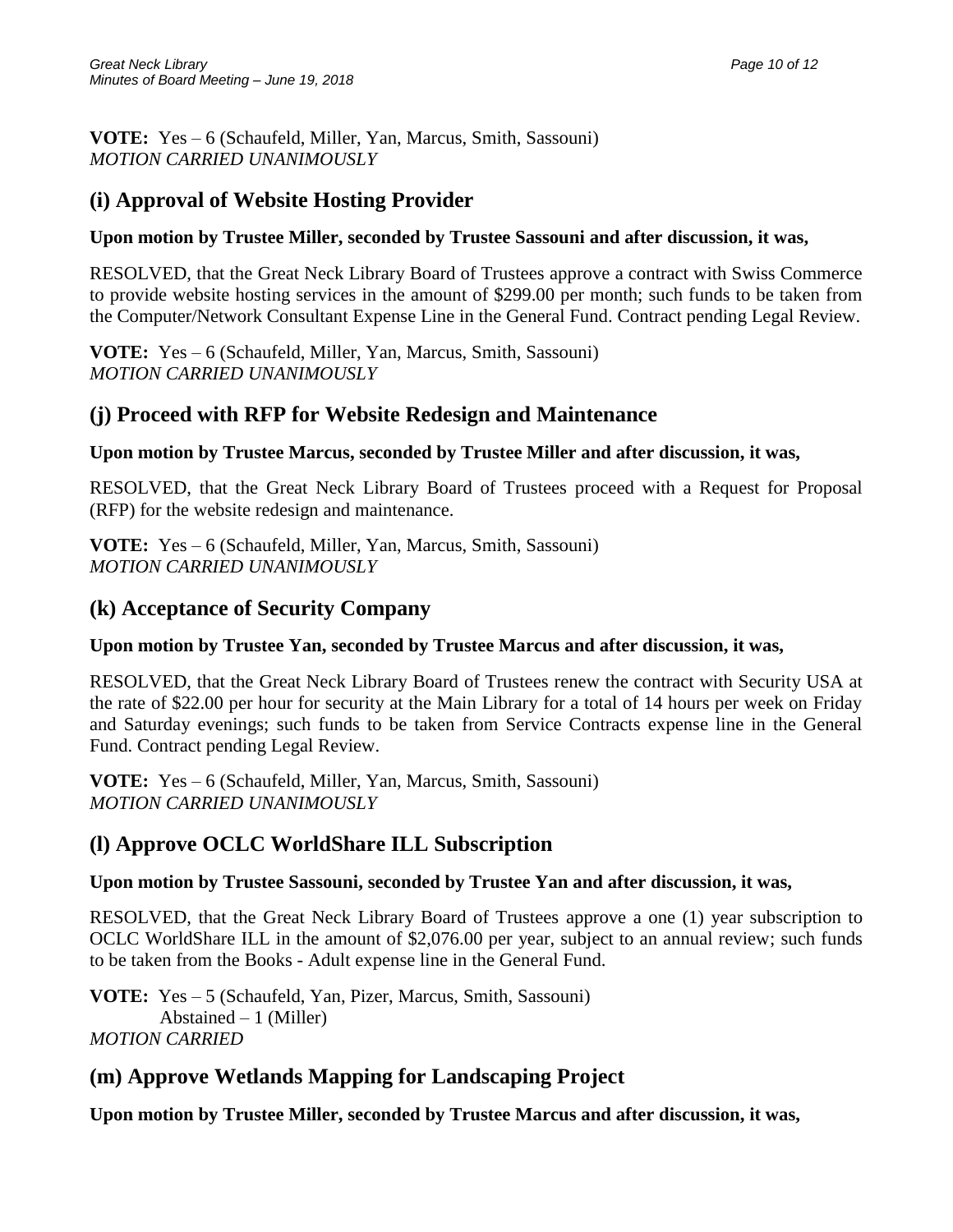RESOLVED, that the Great Neck Library Board of Trustees approve the hiring of the Ferrantello Group to locate the limits of the Wetlands flagging and update the survey as needed at a cost of \$1,200.00; such funds to be taken from the Landscaping Fund. Contract pending Legal Review.

**VOTE:** Yes – 6 (Schaufeld, Miller, Yan, Marcus, Smith, Sassouni) *MOTION CARRIED UNANIMOUSLY*

# **(n) Approve Geotechnical Investigation for Landscaping Project**

## **Upon motion by Trustee Sassouni, seconded by Trustee Miller and after discussion, it was,**

RESOLVED, that the Great Neck Library Board of Trustees approve the hiring of the Whitestone Associates Inc. to provide Geotechnical investigation services at a cost not to exceed \$6,700.00; such funds to be taken from the Landscaping Fund. Contract pending Legal Review.

**VOTE:** Yes – 6 (Schaufeld, Miller, Yan, Marcus, Smith, Sassouni) *MOTION CARRIED UNANIMOUSLY*

# **(o) Approval of Parkville Lease Extension**

## **Upon motion by Trustee Miller, seconded by Trustee Yan and after discussion, it was,**

RESOLVED, that the Great Neck Library Board of Trustees authorize the Director to notify the Great Neck Union Free School District that the Great Neck Library is exercising its right to extend the lease for the Parkville Branch for an additional term of ten years from November 1, 2018 through October 31, 2028, pursuant to the terms of the option contained in the current lease agreement.

**VOTE:** Yes – 6 (Schaufeld, Miller, Yan, Marcus, Smith, Sassouni) *MOTION CARRIED UNANIMOUSLY*

# **(p) Approve Final Renovation Plan for Parkville**

## **Upon motion by Trustee Yan, seconded by Trustee Marcus and after discussion, it was,**

RESOLVED, that the Great Neck Library Board of Trustees approve the Design Development Documents for the renovation of the Parkville Branch Library by MDA Designgroup, and authorize MDA to proceed with the next steps for construction approval, subject to approval by the Great Neck School District Board of Education.

**VOTE:** Yes – 6 (Schaufeld, Miller, Yan, Marcus, Smith, Sassouni) *MOTION CARRIED UNANIMOUSLY*

# **(q) Approval of Additional Shelving**

## **Upon motion by Trustee Marcus, seconded by Trustee Miller and after discussion, it was,**

RESOLVED, that the Great Neck Library Board of Trustees approve the purchase of additional shelving throughout various locations in the Main Library from Creative Library Concepts in the amount of \$37,868.14; such funds to be taken from the Main Building and Special Services Fund.

**VOTE:** Yes – 6 (Schaufeld, Miller, Yan, Marcus, Smith, Sassouni) *MOTION CARRIED UNANIMOUSLY*